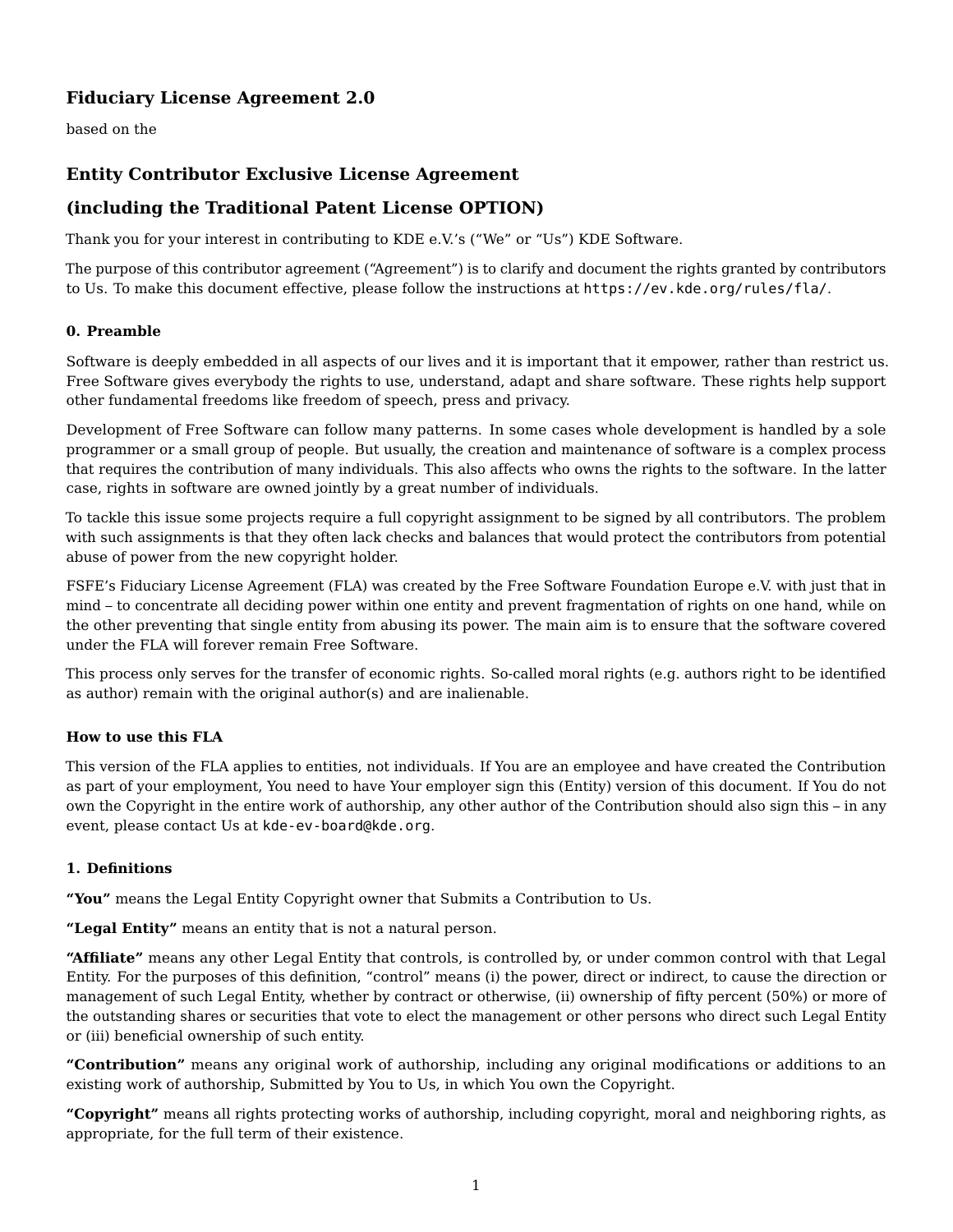**"Material"** means the software or documentation made available by Us to third parties. When this Agreement covers more than one software project, the Material means the software or documentation to which the Contribution was Submitted. After You Submit the Contribution, it may be included in the Material.

**"Submit"** means any act by which a Contribution is transferred to Us by You by means of tangible or intangible media, including but not limited to electronic mailing lists, source code control systems, and issue tracking systems that are managed by, or on behalf of, Us, but excluding any transfer that is conspicuously marked or otherwise designated in writing by You as "Not a Contribution."

**"Documentation"** means any non-software portion of a Contribution.

#### **2. License grant**

**2.1 Copyright license to Us** Subject to the terms and conditions of this Agreement, You hereby grant to Us a worldwide, royalty-free, exclusive, perpetual and irrevocable (except as stated in Section 8.2) license, with the right to transfer an unlimited number of non-exclusive licenses or to grant sublicenses to third parties, under the Copyright covering the Contribution to use the Contribution by all means, including, but not limited to:

- publish the Contribution,
- modify the Contribution,
- prepare derivative works based upon or containing the Contribution and/or to combine the Contribution with other Materials,
- reproduce the Contribution in original or modified form,
- distribute, to make the Contribution available to the public, display and publicly perform the Contribution in original or modified form.

**2.2 Moral rights** Moral Rights remain unaffected to the extent they are recognized and not waivable by applicable law. Notwithstanding, You may add your name to the attribution mechanism customary used in the Materials you Contribute to, such as the header of the source code files of Your Contribution, and We will respect this attribution when using Your Contribution.

**2.3 Copyright license back to You** Upon such grant of rights to Us, We immediately grant to You a worldwide, royalty-free, non-exclusive, perpetual and irrevocable license, with the right to transfer an unlimited number of non-exclusive licenses or to grant sublicenses to third parties, under the Copyright covering the Contribution to use the Contribution by all means, including, but not limited to:

- publish the Contribution,
- modify the Contribution,
- prepare derivative works based upon or containing the Contribution and/or to combine the Contribution with other Materials,
- reproduce the Contribution in original or modified form,
- distribute, to make the Contribution available to the public, display and publicly perform the Contribution in original or modified form.

This license back is limited to the Contribution and does not provide any rights to the Material.

#### **3. Patents**

**3.1 Patent license** Subject to the terms and conditions of this Agreement You hereby grant to Us and to recipients of Materials distributed by Us a worldwide, royalty-free, non-exclusive, perpetual and irrevocable (except as stated in Section 3.2) patent license, with the right to transfer an unlimited number of non-exclusive licenses or to grant sublicenses to third parties, to make, have made, use, sell, offer for sale, import and otherwise transfer the Contribution and the Contribution in combination with any Material (and portions of such combination). This license applies to all patents owned or controlled by You, whether already acquired or hereafter acquired, that would be infringed by making, having made, using, selling, offering for sale, importing or otherwise transferring of Your Contribution(s) alone or by combination of Your Contribution(s) with any Material.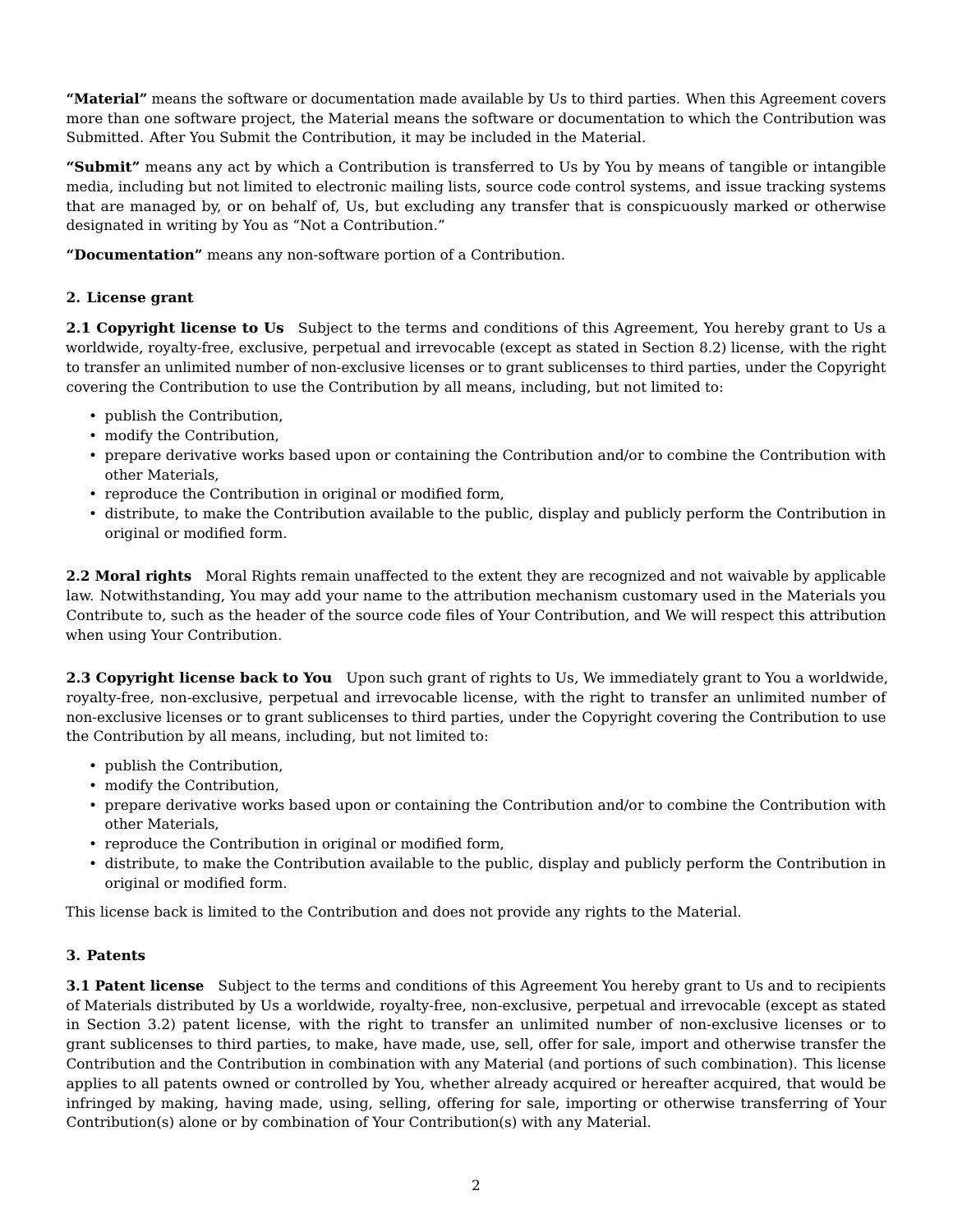**3.2 Revocation of patent license** You reserve the right to revoke the patent license stated in section 3.1 if We make any infringement claim that is targeted at your Contribution and not asserted for a Defensive Purpose. An assertion of claims of the Patents shall be considered for a "Defensive Purpose" if the claims are asserted against an entity that has filed, maintained, threatened, or voluntarily participated in a patent infringement lawsuit against Us or any of Our licensees.

#### **4. License obligations by Us**

We agree to (sub)license the Contribution or any Materials containing, based on or derived from your Contribution under the terms of any licenses the Free Software Foundation classifies as Free Software License and which are approved by the Open Source Initiative as Open Source licenses.

We agree to license patents owned or controlled by You only to the extent necessary to (sub)license Your Contribution(s) and the combination of Your Contribution(s) with the Material under the terms of any licenses the Free Software Foundation classifies as Free Software licenses and which are approved by the Open Source Initiative as Open Source licenses.

### **5. Disclaimer**

THE CONTRIBUTION IS PROVIDED "AS IS". MORE PARTICULARLY, ALL EXPRESS OR IMPLIED WARRANTIES INCLUDING, WITHOUT LIMITATION, ANY IMPLIED WARRANTY OF SATISFACTORY QUALITY, FITNESS FOR A PARTICULAR PURPOSE AND NON-INFRINGEMENT ARE EXPRESSLY DISCLAIMED BY YOU TO US AND BY US TO YOU. TO THE EXTENT THAT ANY SUCH WARRANTIES CANNOT BE DISCLAIMED, SUCH WARRANTY IS LIMITED IN DURATION AND EXTENT TO THE MINIMUM PERIOD AND EXTENT PERMITTED BY LAW.

### **6. Consequential damage waiver**

TO THE MAXIMUM EXTENT PERMITTED BY APPLICABLE LAW, IN NO EVENT WILL YOU OR WE BE LIABLE FOR ANY LOSS OF PROFITS, LOSS OF ANTICIPATED SAVINGS, LOSS OF DATA, INDIRECT, SPECIAL, INCIDENTAL, CONSEQUENTIAL AND EXEMPLARY DAMAGES ARISING OUT OF THIS AGREEMENT REGARDLESS OF THE LEGAL OR EQUITABLE THEORY (CONTRACT, TORT OR OTHERWISE) UPON WHICH THE CLAIM IS BASED.

#### **7. Approximation of disclaimer and damage waiver**

IF THE DISCLAIMER AND DAMAGE WAIVER MENTIONED IN SECTION 5. AND SECTION 6. CANNOT BE GIVEN LEGAL EFFECT UNDER APPLICABLE LOCAL LAW, REVIEWING COURTS SHALL APPLY LOCAL LAW THAT MOST CLOSELY APPROXIMATES AN ABSOLUTE WAIVER OF ALL CIVIL OR CONTRACTUAL LIABILITY IN CONNECTION WITH THE CONTRIBUTION.

#### **8. Term**

8.1 This Agreement shall come into effect upon Your acceptance of the terms and conditions.

8.2 This Agreement shall apply for the term of the copyright and patents licensed here. However, You shall have the right to terminate the Agreement if We do not fulfill the obligations as set forth in Section 4. Such termination must be made in writing.

8.3 In the event of a termination of this Agreement Sections 5., 6., 7., 8., and 9. shall survive such termination and shall remain in full force thereafter. For the avoidance of doubt, Free and Open Source Software (sub)licenses that have already been granted for Contributions at the date of the termination shall remain in full force after the termination of this Agreement.